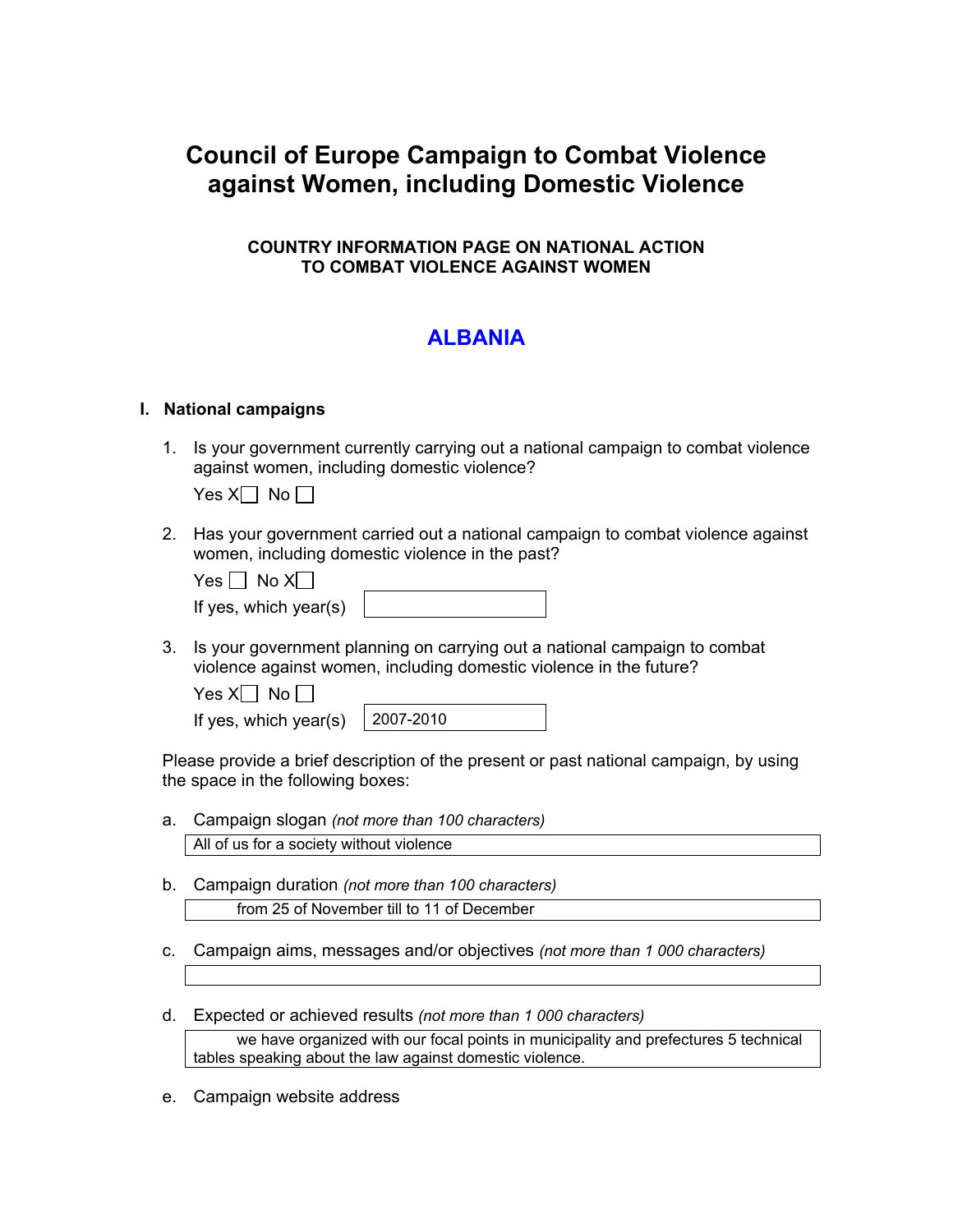| ,我们就会不会不会。""我们,我们不会不会不会不会,我们不会不会不会不会。""我们,我们不会不会不会不会。""我们,我们不会不会不会不会不会。""我们,我们不会 |  |  |
|----------------------------------------------------------------------------------|--|--|
|                                                                                  |  |  |
|                                                                                  |  |  |
|                                                                                  |  |  |
|                                                                                  |  |  |
|                                                                                  |  |  |
|                                                                                  |  |  |
|                                                                                  |  |  |

# **II. National Plan of Action**

1. Has your government adopted a national plan of action to combat violence against women, including domestic violence?

Yes  $X \cap N$ o  $\cap$ 

If yes, which year  $\vert$  We have now national Strategy against domestic violence

2. Is your government currently implementing a national plan of action to combat violence against women, including domestic violence?

3. Has your government implemented a national plan of action to combat violence against women, including domestic violence in the past?

| $Yes \mid NoX \mid$   |  |
|-----------------------|--|
| If yes, which year(s) |  |

4. Is your government planning on implementing a national plan or action to combat violence against women, including domestic violence in the future?

 $X \cap N$ o  $\cap$ 

If yes, which year(s)  $\vert$  2007-2010

Please provide a brief description of the national plan of action, by using the space in the following boxes:

- a. Aims, activities and expected or achieved results of the national plan of action *(not more than 1 000 characters)*
- b. Duration of the national plan of action *(not more than 100 characters)*
- c. National Plan of Action website address

#### **III. National Task Force/inter-agency working group to combat violence against women, including domestic violence**

a. Has your government set up a national Task Force or inter-agency working group to combat violence against women, including domestic violence?

Yes  $X \cap N$ o  $\cap$